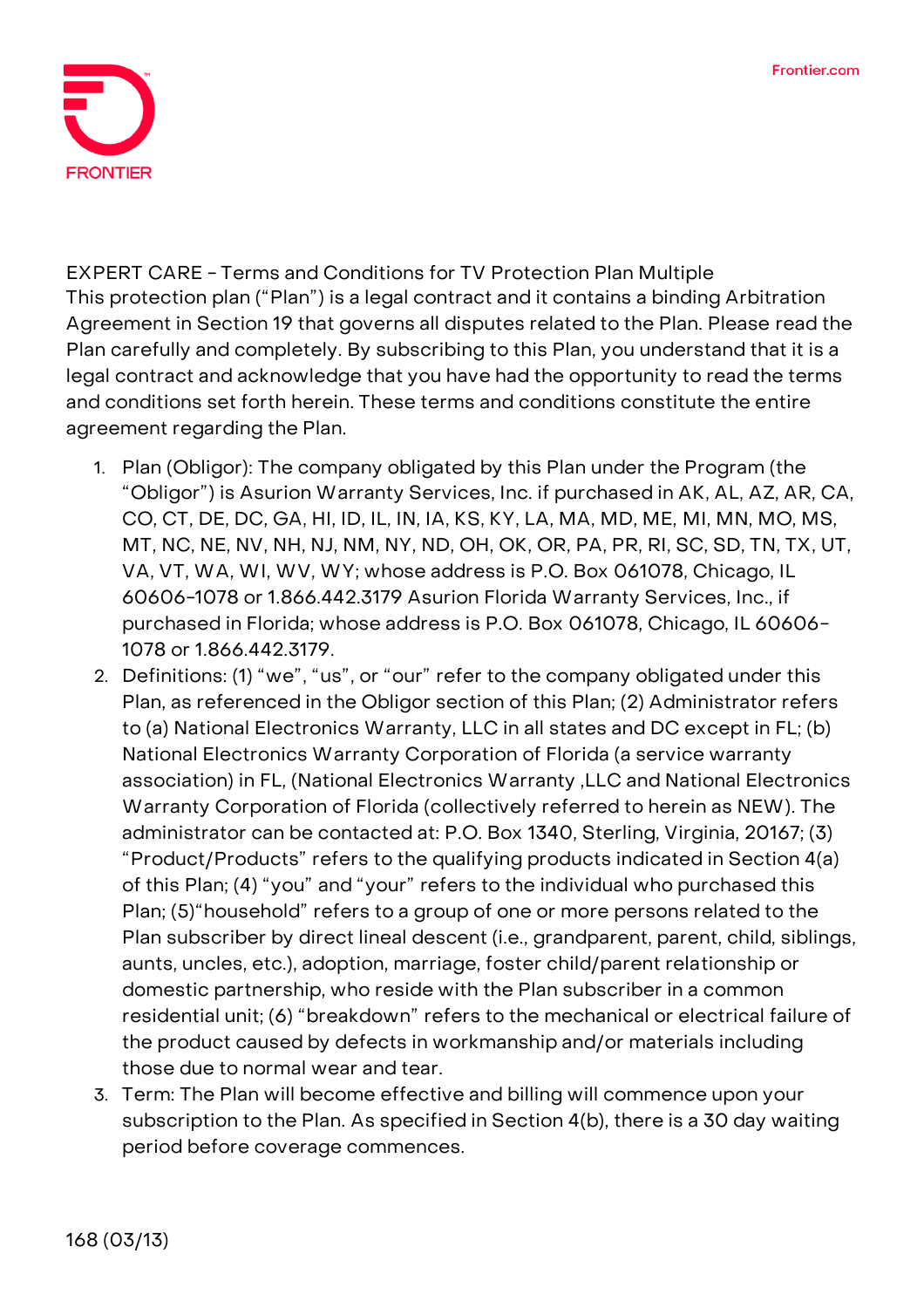

- 4. **Coverage:** This Plan provides for the repair or replacement of your product to its standard operating condition if the product fails to perform its intended functions due to a breakdown. The terms of coverage are further outlined below:
	- a. Qualifying Products: This Plan covers Flat Panel Televisions of any brand, any age and any size, either LCD, Plasma or LED, original remote controls, one (1) Fiber Internet back up battery per household.
	- b. Coverage Effective Date: **Coverage under the Plan will commence 31 days after your subscription to the Plan. No service will be provided during the initial 30 days of the Plan. If the Plan is cancelled, coverage will continue for 30 days after the cancellation date.** There will be no lapse in coverage if you move to another residence, provided that you continue the Plan and notify Frontier of your new residence address.
	- c. Primary Residence: Unless otherwise specified, the coverage under this Plan applies to all televisions customarily located in your primary residence belonging to you or a member of your household. If you change your primary residence, you are required to notify Frontier of such request or change. In the event that you wish to obtain coverage for more than one residence, additional Plans must be purchased.
	- d. Service Fee: **In the event that your television requires service, you will be required to pay a service fee in the amount of Eighty-Nine Dollars (\$89.00).** This service fee does not apply to the replacement of the remote control or Fiber Internet back up battery as specified in Section 4(d1 and d2). The service fee must be paid and received in advance of the service being provided and may be paid through a valid credit card, check or money order.
		- 1) Televisions: The Plan covers the cost of replacing the original remote control unit. Replacement will be of like kind or quality. You will not be charged a service fee for claims related to the products listed in this Section 4(d1), however, the costs associated with the repair or replacement of these products will apply toward the aggregate claim limit under the Plan.
		- 2) Fiber Internet back up battery: The Plan covers the replacement of One (1) Fiber Internet backup battery for the life of the plan. You will not be charged a service fee for claims related to the products listed in this Section 4(d2), however, the costs associated with the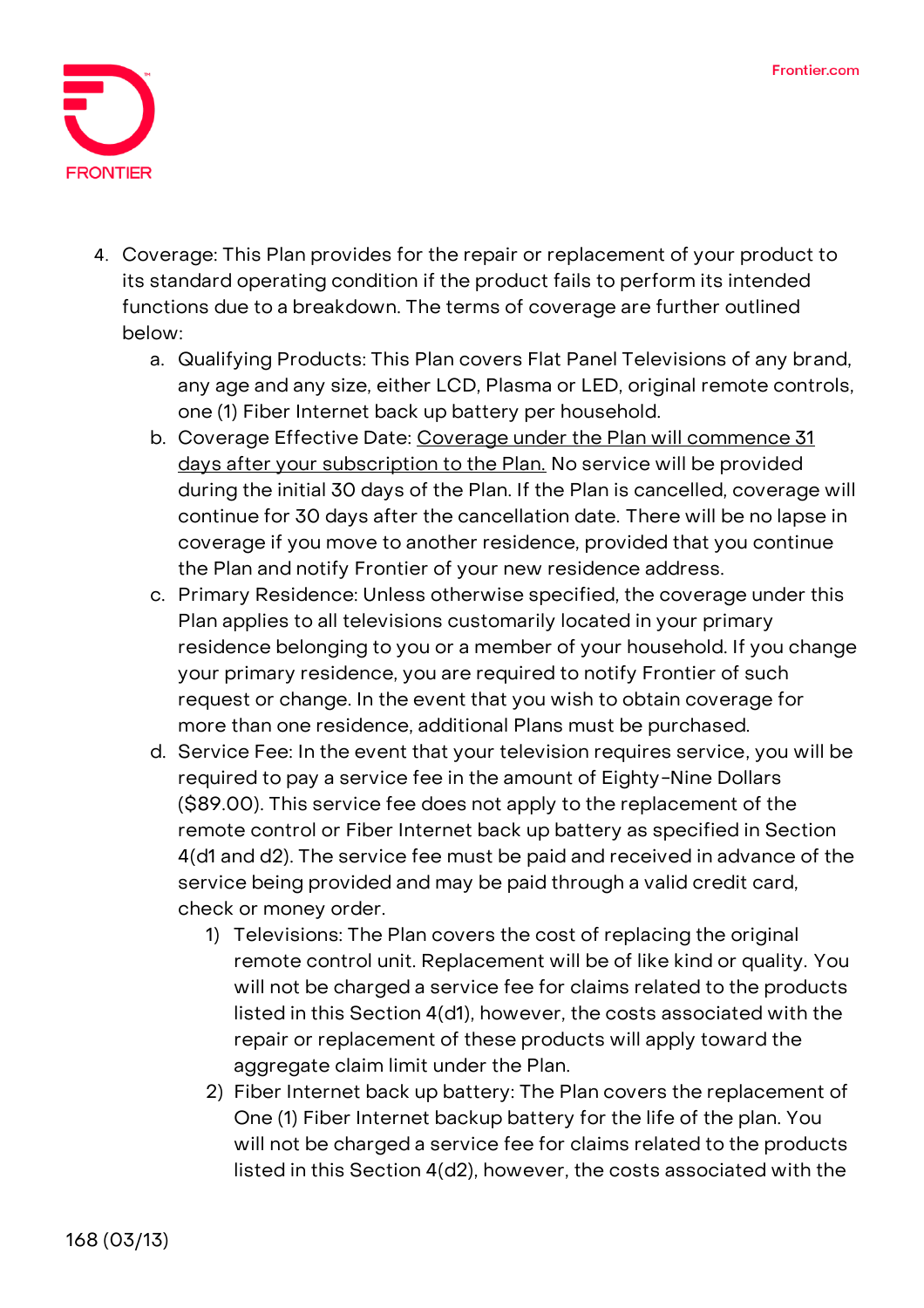

repair or replacement of these products will apply toward the aggregate claim limit under the Plan.

- e. On-Site Service: If the product requiring service has a screen size larger than 32", it will be serviced on-site. We will use our best efforts to have an authorized service provider contact you within (1) business day of your initial call to arrange for service. Service will be provided during regular business hours Monday through Friday, except holidays. An adult (18 years or older) must be present during the time of service. You must provide a safe, non-threatening environment for our technicians in order to receive on-site service. Due to environmental or technical requirements, if certain repairs cannot be completed where the product is located and must be repaired at another location, this Plan will cover all shipping and handling costs. Products installed in cabinetry and other types of built-in applications are eligible for service as long as you make the product accessible to the service technician. We are not responsible for dismantling or reinstallation of fixed infrastructure when removing or reinstalling a repaired or replaced product into a custom installation. The product must be located at your primary residence at the time of service.
- f. Repair Depot Service: If the product requiring service has a screen size of 32" or smaller, it will be shipped to a designated repair depot location for service. We will use our best efforts to ship a carton, prepaid shipping label and instructions for shipping your product to you within two (2) business days of your initial call for service. This Plan provides for next business day shipping. All shipping costs are covered by the Plan.
- g. Power Surge Protection: The Plan provides power surge protection in the absence of any other insurance coverage. If your product is damaged as a result of a power surge, we will service your product in accordance with the terms herein.
- h. Subscriber Eligibility. Only customers residing in the United States are eligible for coverage under the Plan.
- i. Replacement Products: If we opt to provide you a replacement product under the Plan, we reserve the right to retain ownership of your defective product. At our sole discretion, we may require that you return the defective product to our designated repair depot location as a condition to receiving your replacement product. Shipping costs associated with the return of the product will be paid by us.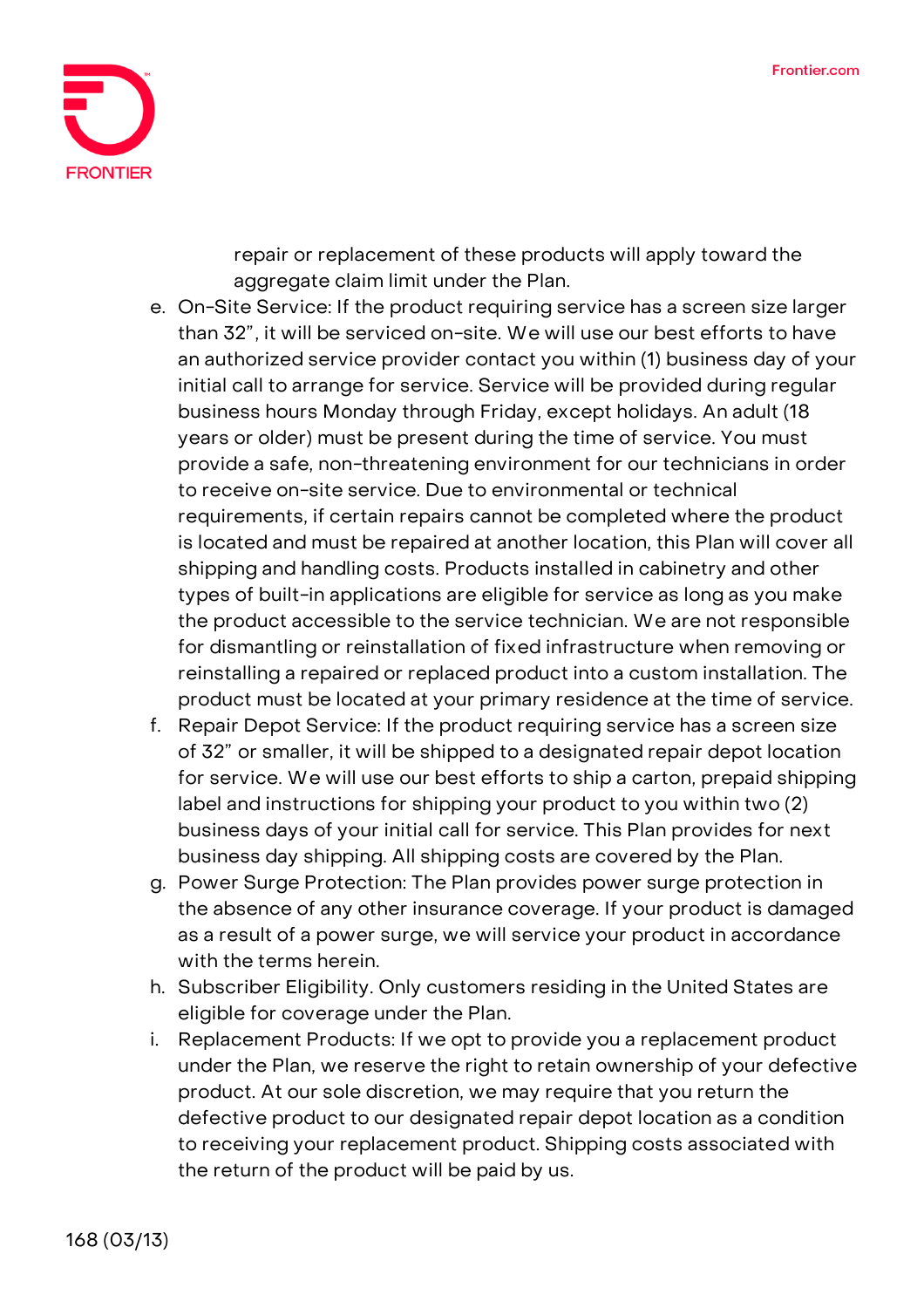

- 5. **Registration:** Registration of this Plan is not required. At your option, you may register the products to be covered by the Plan at any time during the coverage period. To perform this registration, please go online to [https://hub.asurion.com/CAResidents.](https://hub.asurion.com/CAResidents) Changes and/or updates to the list of covered products can be made by updating your online account at the web address cited previously.
- 6. **Plan Limits of Liability (Aggregate Claim Limit):** Under the Plan, claims cannot exceed \$2,500 per 12-month rolling period which commences on the date of your first claim. We will be responsible for informing you, at the time of the claim, if you have reached the \$2,500 aggregate claim limit. The retail value of any repairs shall be equal to the market retail value of parts and labor charges for repairing the product, as determined at our sole discretion, provided that the retail value for any repair shall not exceed the total retail value of a comparable replacement product. In the event that you reach the 12-month aggregate claim limit for claims (\$2,500) and the product requires additional repairs, we will provide you with information on how to get the product repaired; however, we will not be responsible for any costs related to these repairs.
- 7. **Your Responsibilities:** This Plan is for your use only and may not be assigned. Products owned by anyone other than you or members of your household will not be covered by the Plan. Any abuse of the Plan by you, including but not limited to seeking replacement of a product not belonging to you, may result in termination of the Plan upon notice. The Product must be in good working condition prior to your Plan subscription. You must follow the instructions that are in the owner's manual for proper use, care and maintenance of the Product. Failure to follow the manufacturer's maintenance and service guidelines may result in the denial of coverage under this Plan. Please retain these terms and conditions for your records.
- 8. **Payment:** You agree to pay monthly charges for this Plan as such charges may appear on your monthly bill from Frontier. The monthly rate for the Plan was provided to you at the time you subscribed to the Plan. You may contact your Frontier representative for the current applicable rate for the Plan. Nonpayment may result in cancellation of the Plan. All charges, plus all applicable taxes, shall be due and payable by the due date stated on Frontier's bill.
- 9. **If Your Product Needs Service:** In the event the product fails to operate, you may, 30 days after subscription to this Plan, file a claim by calling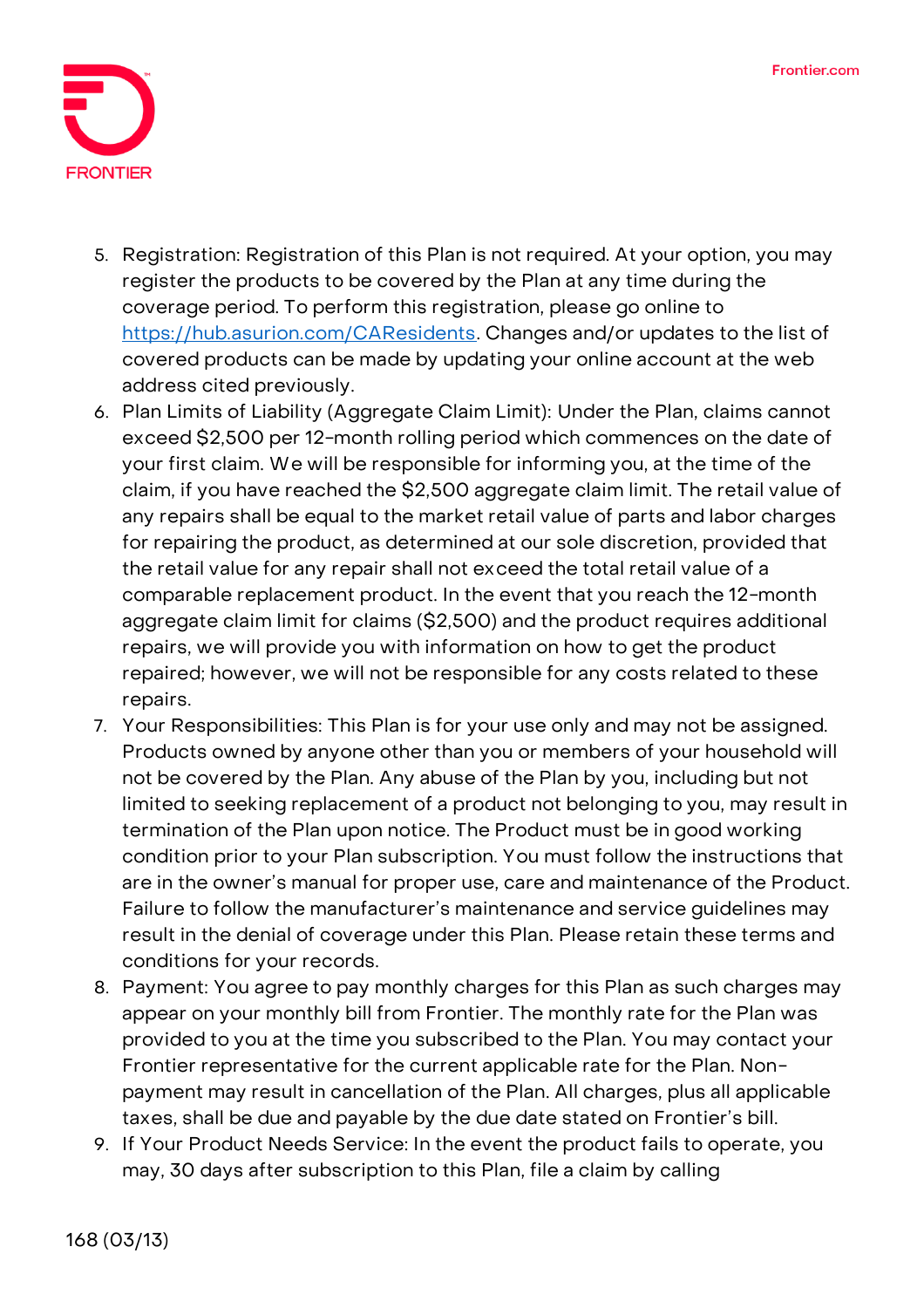

1.866.442.3179, 24 hours a day, 7 days a week, excluding national holidays. As stated above, service for your television is subject to your payment of a \$89.00 service fee for each claim. There will be no service fee required for the replacement of the remote control or the Fiber Internet back up battery. **AT OUR OPTION, REPLACEMENTS WILL BE NEW, REBUILT, REFURBISHED OR NON-ORIGINAL EQUIPMENT MANUFACTURER'S PARTS OR PRODUCTS THAT PERFORM TO THE ORIGINAL FACTORY SPECIFICATIONS.** If, at our sole discretion, it is determined that the product cannot be repaired, we will offer you a replacement product of like kind and quality, either new or refurbished. The cost of the replacement product cannot exceed the available balance of funds under the aggregate claim limit. Repaired or replaced products are warranted by us for 90 days from the date of product receipt by you. In the event that the product fails to function properly during such 90 days, we will repair or replace the product at no cost to you. Such services will not be charged against your aggregate claim limit under the Plan. If you choose not to accept the replacement product which we offer you, then we will provide a payment to you in the form of a gift card or check based on the fair market value of the product as determined by us, based upon the age of the product. This payment amount cannot exceed the available balance of funds under the aggregate claim limit.

- 10. **Insurance Securing this Plan:** This Plan is not a contract of insurance. The obligations of Asurion Warranty Services, Inc. under this Plan are secured by an insurance policy provided by Liberty Insurance Underwriters Inc. in the following states: AL, AR, CA, CT, GA, HI, IL, KY, MA, ME, MN, MO, MT, NC, NH, NV, NY, OK, OR, SC, TX, VT, VA, WA, WI, WY and all other states required by law. The obligations of Asurion Florida Warranty Services, Inc. under this Plan are secured by an insurance policy provided by Liberty Mutual Insurance Company. If within sixty (60) days we have not paid you for your covered claim, provided you with a refund owed or You are otherwise dissatisfied, you may make a claim directly to the applicable insurance company at 55 Water St. 18th Floor New York, NY 10041 for Liberty Insurance Underwriters, Inc. and at 175 Berkeley Street, Boston, Massachusetts, 02116, for Liberty Mutual Insurance Company or by calling toll free 1.800.677.9163.
- 11. **Exclusions – What Is Not Covered:** This Plan does not cover the following:
	- a. Products with pre-existing conditions at the time of your subscription to the Plan;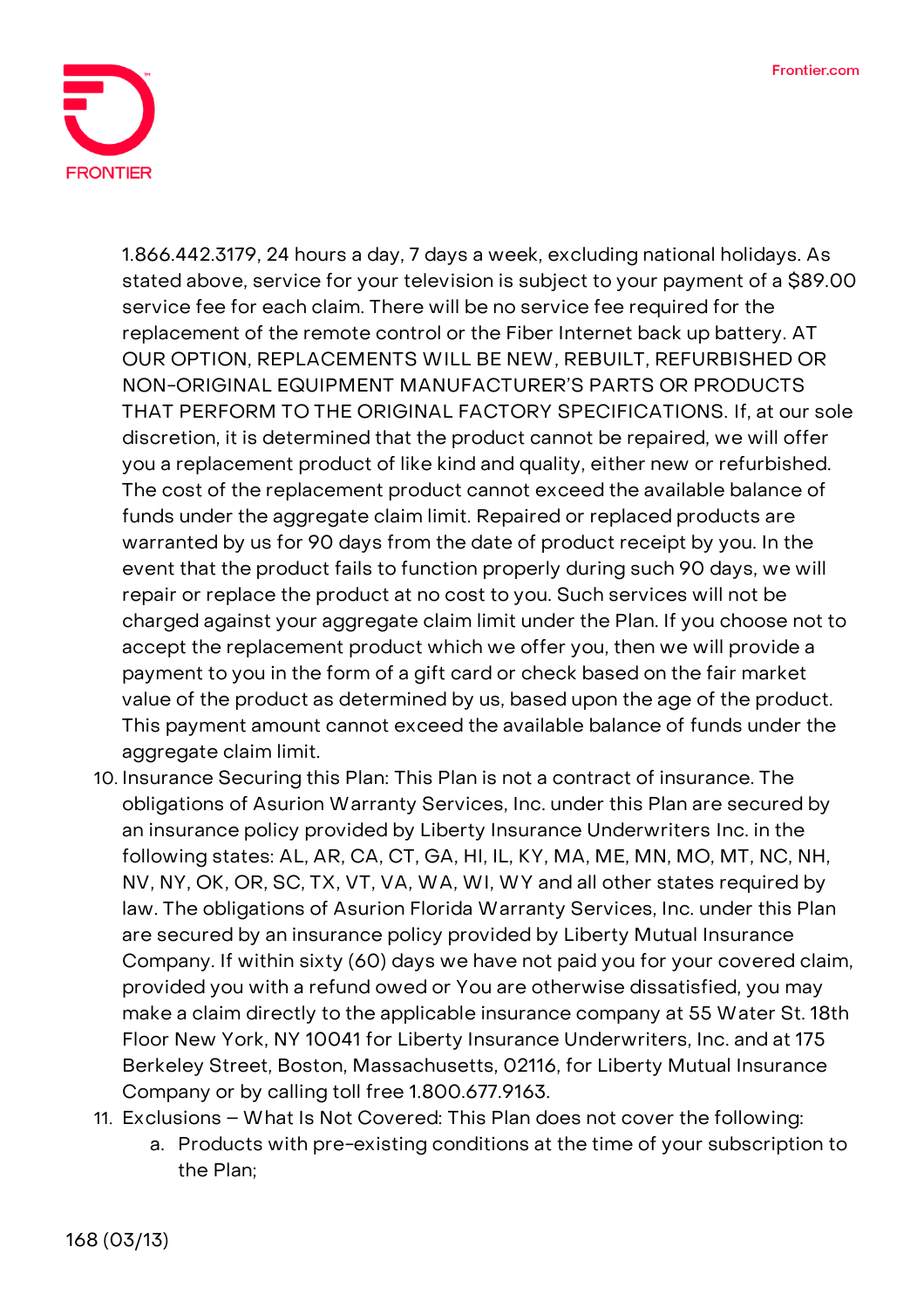

- b. Lamps and bulbs
- c. DLP, Projector, Projection, Analog and CRT Televisions
- d. Operability issues resulting from the inability of products, which are designed to process only analog television broadcasts, to process digital television broadcasts;
- e. Batteries (except for a Fiber Internet back up battery)
- f. Failure of a Fiber Internet back up battery due to improper use or use with unauthorized products or any Fiber Internet back up battery previously replaced under this Plan or any other Frontier Expert Care service plan owned by you;
- g. Components or products used for any commercial, public, lease or other non-residential purpose;
- h. Cosmetic defects, damage to or failures of non-operational components that do not inhibit the proper operation and performance of a covered item, such as but not limited to: appearance parts; broken hinges; cracked cases; decorative finishing; finish defects; handles; nonfunctional plastic; trim; accessories; attachments;
- i. Damage or costs resulting from: improper installation or setup; use in any combinations not approved in the manufacturer's specifications; unauthorized modifications, alterations, repairs or repair personnel;
- j. Failure, inoperability, or disruption of any product or product functions due to any design flaw or systemic manufacturing defect;
- k. Failures, damage or loss caused by any physical force external to the product, whether accidental or intentional, including but not limited to: any disaster, whether natural (acts of God) or man-made, whether local or catastrophic; abuse; acts of war; civil disorders; corrosion; dirt; mold; dust; earthquake; fire; hail; insects or other animals; liquid immersion; malicious mischief; misuse; negligence; nuclear accident; riot; rust; sand; smoke; storm; terrorist attack; vandalism; wind;
- l. Costs associated with installation or de-installation of any product;
- m. Burned-in images and pixel failure within designed specifications or that do not materially alter the product's functionality;
- n. Products that are not owned by you or a member of your household, leased and rented products or products that are not located in your specified residence;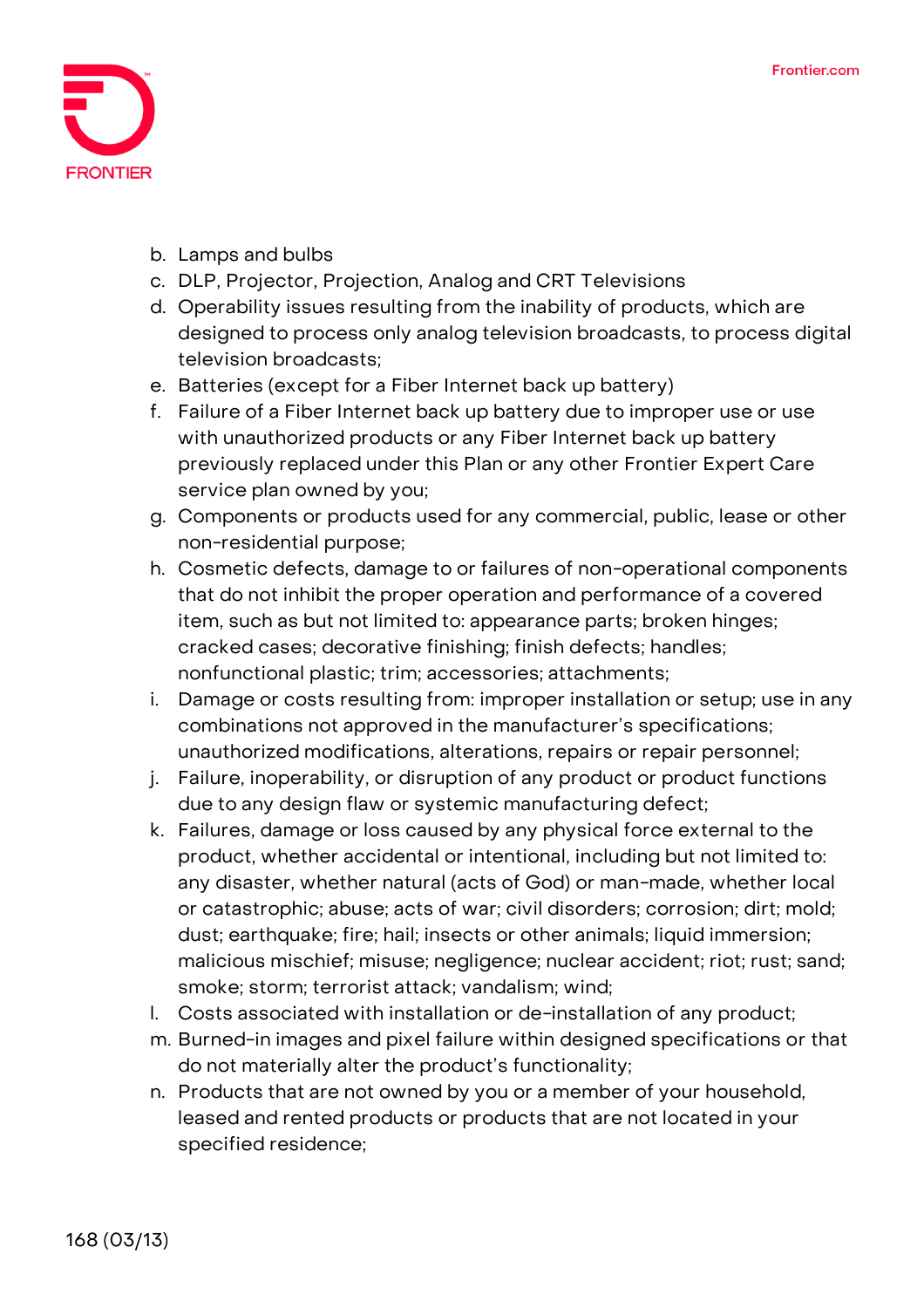

- o. Loss or damage to the product either while in storage or in the course of transit, delivery, or redelivery, except where the loss or damage occurs while your product is located at our designated repair depot;
- p. Normal periodic or preventative maintenance, inspections, cleaning, or tune-ups; minor adjustments and settings outlined in the product owner's manual that the user can perform;
- q. Products whose serial number has been altered or removed;
- r. Products located outside the United States;
- s. Repair or replacement covered by a manufacturer recall in effect at the time of the failure;
- t. Special, indirect, or consequential damages or losses; or
- u. Theft or loss of the product.
- 12. **Renewal:** This Plan automatically renews from month to month until cancelled.
- 13. **Transfer:** This Plan is not transferable to another party.
- 14. **Cancellation:** This Plan is provided on a month-to-month basis and can be cancelled by you at any time for any reason by notifying Frontier's local business office (or other number that Frontier may designate for such purpose) or by notifying NEW in writing at P.O. Box 1818, Sterling, VA 20167. We may elect not to renew the Plan upon 30 days written notice to you. Upon any termination or cancellation by you or Frontier, you will have coverage provided, at no cost for an additional thirty (30) days after the date of termination or cancellation of this Plan. All claims under this Plan must be reported to us within thirty (30) days after cancellation of the Plan.
- 15. **Changes to the Plan:** WE MAY CHANGE THE MONTHLY CHARGE FOR THE PLAN, OR WE MAY CHANGE THESE TERMS AND CONDITIONS FROM TIME TO TIME UPON THIRTY (30) DAYS WRITTEN NOTICE TO YOU. SUCH NOTICE MAY BE PROVIDED AS A MESSAGE PRINTED ON THE Frontier BILL, IN A SEPARATE MAILING OR EMAIL, OR BY ANY OTHER REASONABLE METHOD AT Frontier'S DISCRETION. IF YOU DO NOT AGREE TO THE MODIFIED CHARGES OR TERMS OF THE AGREEMENT, YOU MAY CANCEL THE PLAN BY NOTICE TO Frontier AT ANY TIME IN ACCORDANCE WITH THESE TERMS AND CONDITIONS. THE PAYMENT OF APPLICABLE CHARGES BY YOU, OR A REQUEST FOR SERVICE UNDER THE PLAN, AFTER RECEIVING SUCH NOTICE OF A CHANGE IN THE CHARGES OR OTHER TERMS AND CONDITIONS WILL BE DEEMED TO BE ASSENT BY YOU TO THE CHANGE (S) IN THE CHARGES, TERMS OR CONDITIONS.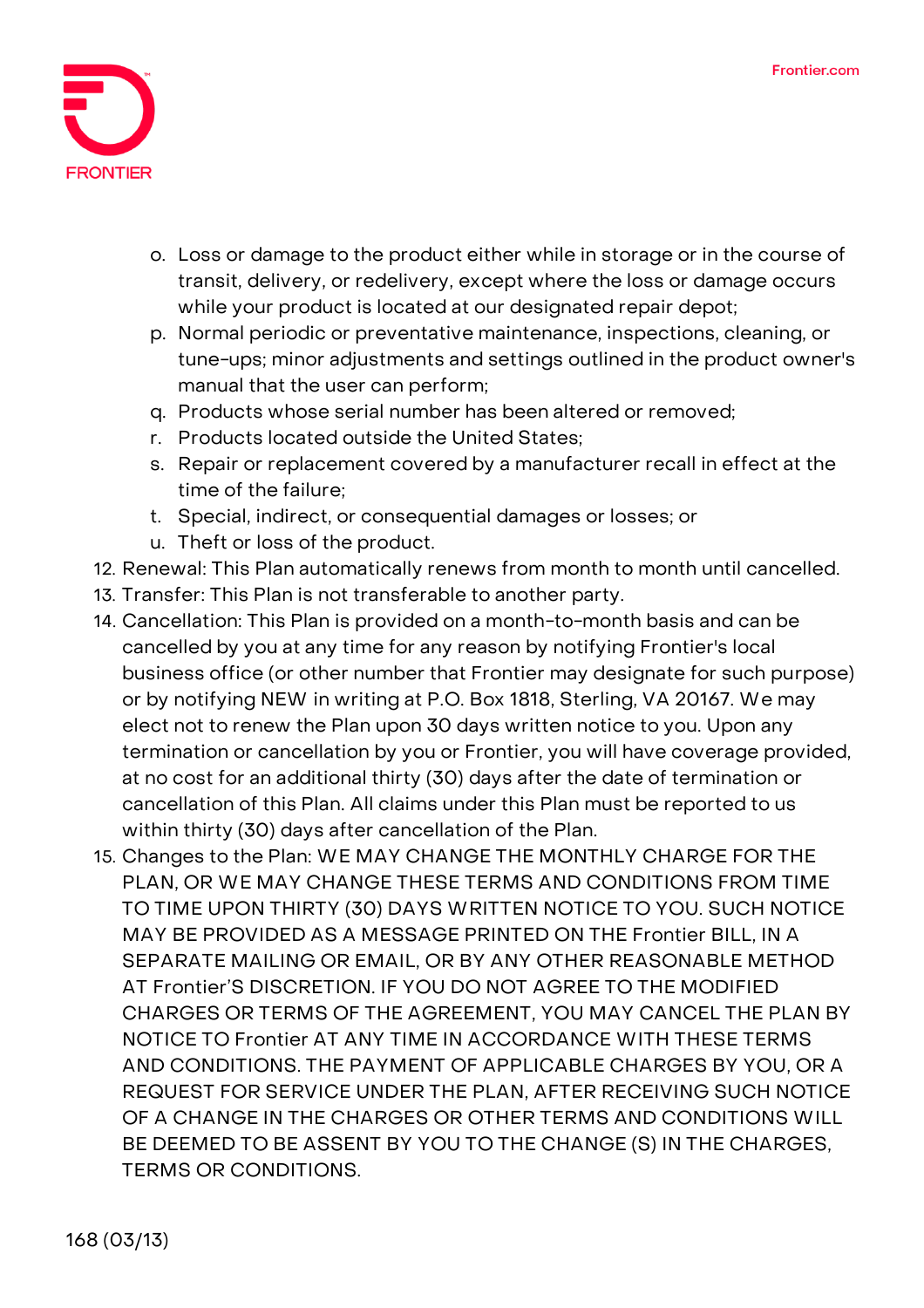

- 16. **Limitation of Liability:** Our liability for any negligence, error, mistake, or omission regarding the Plan or replacement of product(s) under the Plan is limited to a correction of any such error, mistake or omission. If such a correction is not possible, our liability will be limited to charges paid to Frontier in the applicable month pursuant to the Plan. Any refund must be requested by you. IN NO EVENT WILL THE PLAN OBLIGOR, Frontier OR THE ADMINISTRATOR BE LIABLE FOR INDIRECT, INCIDENTAL OR CONSEQUENTIAL DAMAGES INCLUDING BUT NOT LIMITED TO PERSONAL INJURIES OR LOSS OF INCOME ARISING OUT OF OR CONNECTED TO THE PROVISION OF THE PLAN, REPAIR OR REPLACEMENT OF PRODUCTS UNDER THE PLAN AND CAUSED BY NEGLIGENCE, ERROR, MISTAKE OR OMISSION ON THE PART OF THE PLAN OBLIGOR, ADMINISTRATOR OR Frontier, OR THEIR RESPECTIVE EMPLOYEES, AGENTS OR SUBCONTRACTORS.
- 17. **Force Majeure:** We shall not be held responsible for any delay or failure in performance of any part of this Plan to the extent that such delay or failure is caused by fire, flood, explosion, war, strike, embargo, government requirement, regulatory agency requirement civil or military authority, acts of God, or other similar causes beyond our control. If any such condition occurs, we may elect to terminate this Plan immediately without notice.
- 18. **Non-waiver:** Our failure in any circumstance to require strict adherence to any term or condition set forth herein shall not be deemed a waiver by us of any such term or condition under any other circumstance or of any other term or condition set forth herein.
- 19. **Arbitration Agreement:** Please read this Arbitration Agreement carefully. It affects your rights. Most of the questions or concerns that you may have about the program or this Plan can be addressed quickly and satisfactorily by contacting us at 1.866.856.3882. In the unlikely event that there are any disputes that cannot be resolved informally, **YOU AND WE AGREE TO RESOLVE THOSE DISPUTES THROUGH BINDING ARBITRATION OR SMALL CLAIMS COURT INSTEAD OF THROUGH COURTS OF GENERAL JURISDICTION. YOU AND WE AGREE THAT ANY ARBITRATION WILL TAKE PLACE ON AN INDIVIDUAL BASIS ONLY. YOU AND WE AGREE TO WAIVE OUR RIGHTS TO A TRIAL BY JURY AND TO PARTICIPATE IN A CLASS ACTION.** Arbitration is more informal than a lawsuit in court.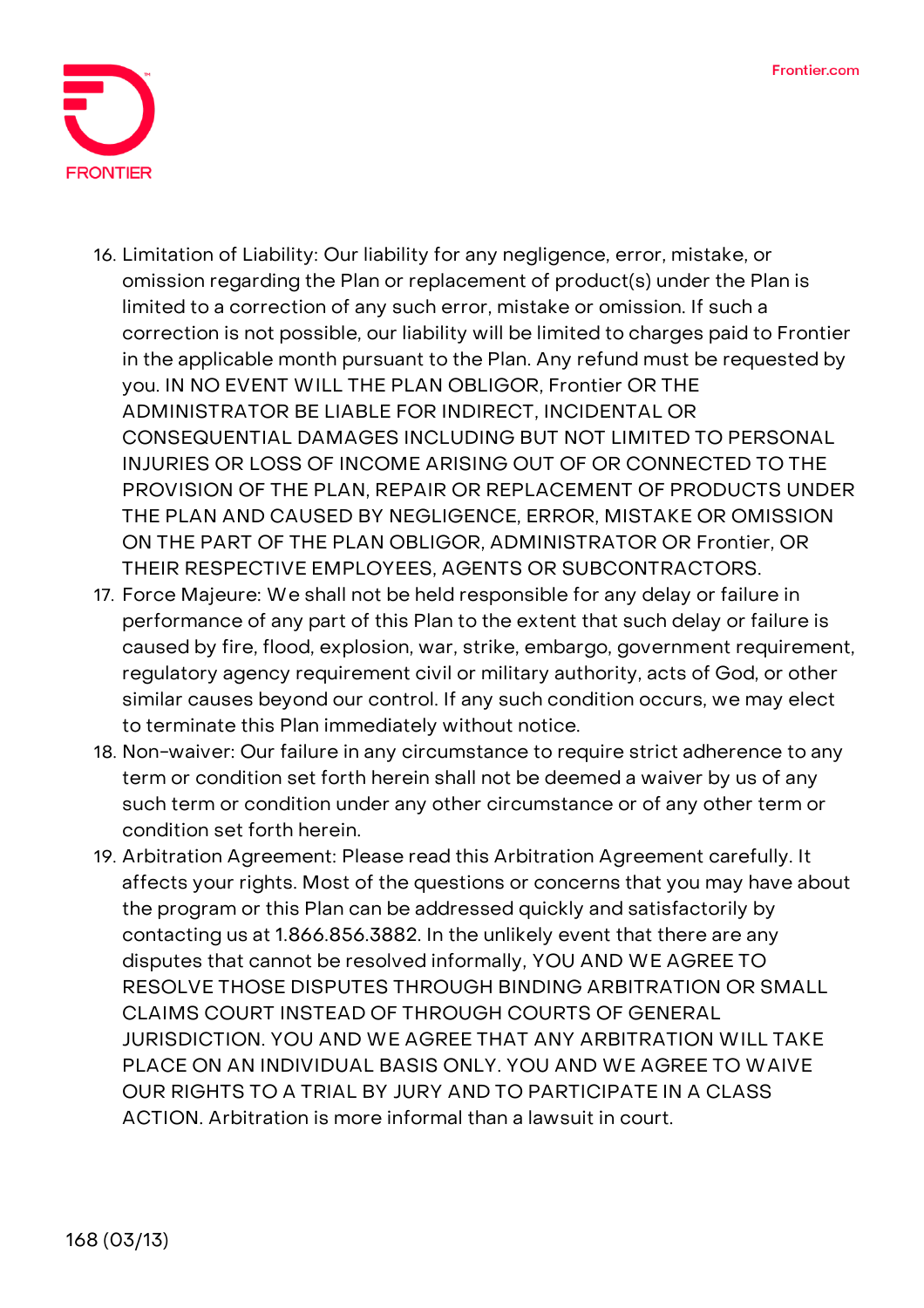

Arbitration uses a neutral arbitrator instead of a judge or jury. It has more limited discovery than in court and is subject to limited review by courts. Arbitrators can award the same damages and relief that a court can award.

For the purpose of this arbitration agreement, references to "we" and "us" include (1) the Plan Obligor and Administrator, as defined in Sections 1 and 2 above, and their respective parents, subsidiaries, affiliates, agents, employees, successors and assigns; and (2) Frontier Communications, Inc. and its wholly owned subsidiaries. The enforcement and interpretation of this arbitration agreement is governed by the Federal Arbitration Act. This arbitration agreement shall survive the termination of this Plan.

This arbitration agreement is intended to be interpreted broadly, and it includes, without limitation: (1) any dispute or claim arising out of or relating in any way to the program or to this Plan, whether based in contract, tort, statute, fraud, misrepresentation or otherwise; and (2) any such dispute or claim that arose either before this arbitration agreement or Plan was entered into by you and us or that arises after this arbitration agreement or Plan is terminated. Notwithstanding any of the foregoing, this arbitration agreement does not preclude you or us from bringing an individual action in small claims court. This arbitration agreement also does not preclude you from informing any federal, state or local agencies or entities of your dispute or claim. Such agencies or entities may be able to seek relief from us on your behalf.

If you or we intend to seek arbitration you and we must first send to the other a written Notice of Claim ("Notice") by certified mail. Your Notice to Us should be addressed to: Legal Department, 22660 Executive Drive, Suite 122, Sterling VA 20166. The Notice must describe the dispute and state the specific relief sought. If you and we do not resolve the dispute within 30 days of receipt of the Notice, you or we may initiate an arbitration proceeding with the American Arbitration Association ("AAA"). You can obtain the forms necessary to initiate an arbitration proceeding by visiting [www.adr.org](http://www.adr.org/) or by calling 1.800.778.7879. After we receive notice that you have commenced arbitration, we will reimburse you for payment of any filing fee to the AAA. If you are unable to pay a required filing fee, we will pay it if you send a written request by certified mail to: Legal Department: 22660 Executive Drive, Suite 122, Sterling VA 20166. The arbitration shall be administered by the AAA in accordance with the Commercial Arbitration Rules and the Supplementary Procedures for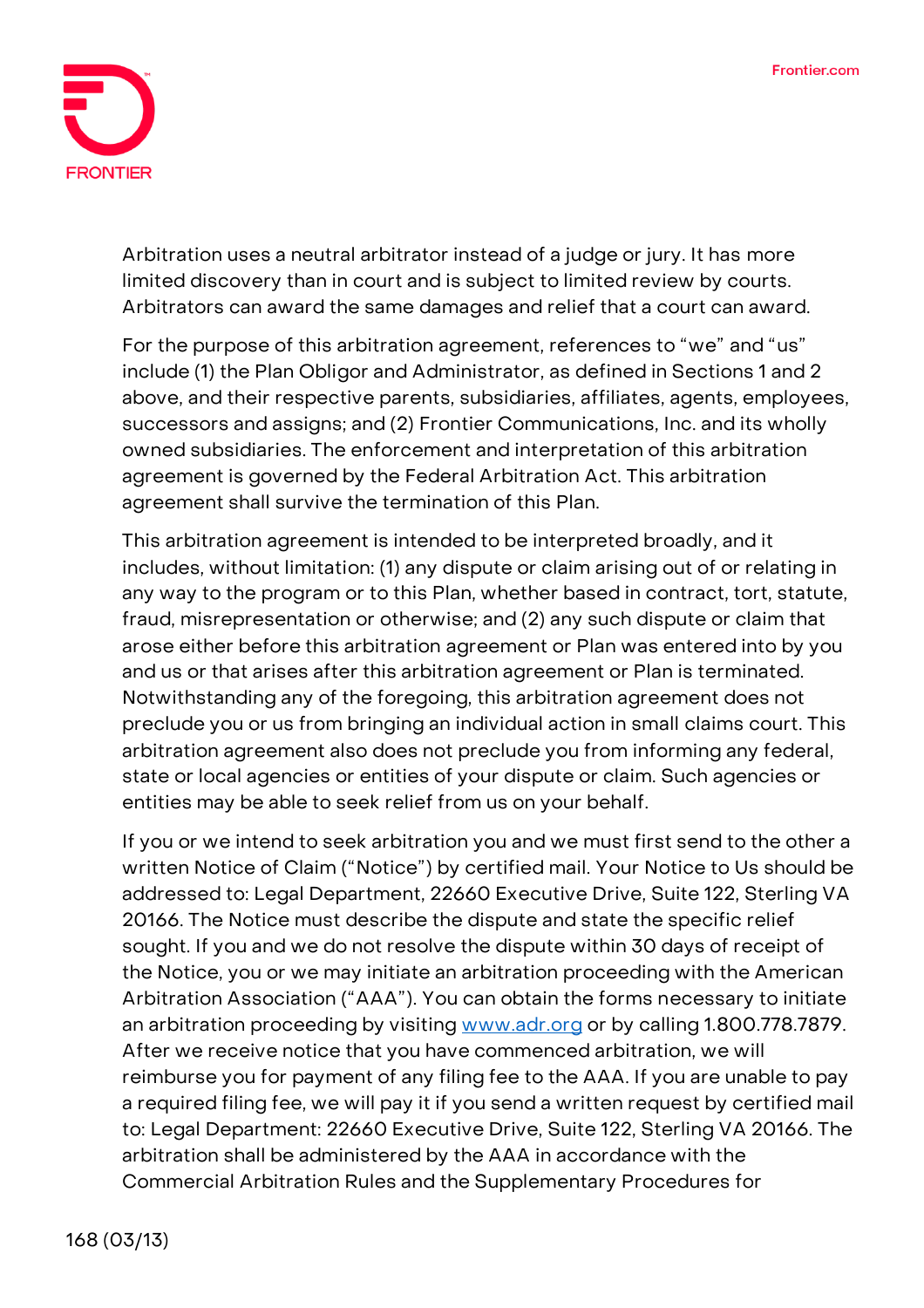

Consumer Related Disputes (the "Arbitration Rules") in effect at the time the arbitration is initiated and as modified by this Arbitration Agreement. You can obtain a copy of the Arbitration Rules by visiting [www.adr.org](http://www.adr.org/) or by calling 1.800.778.7879.

The arbitrator appointed by the AAA to decide the dispute is bound by the terms of this Arbitration Agreement. All issues are for the arbitrator to decide, including the scope of this Arbitration Agreement, with the exception that issues relating to the enforceability of this Arbitration Agreement may be decided by a court. Unless you and we agree otherwise, any arbitration hearings will take place in the county or parish of your billing address. If your dispute is for \$10,000 or less, you may choose to conduct the arbitration hearings either by submitting documents to the arbitrator or by appearing before the arbitrator in person or by telephone. If your dispute is for more than \$10,000, the right to arbitration hearings will be determined by the Arbitration Rules. We will pay all filing, administration and arbitrator fees for any arbitration initiated pursuant to this Arbitration Agreement, unless your dispute is found by the arbitrator to have been frivolous or brought for an improper purpose under Federal Rule of Civil Procedure 11(b). In that case, the payment of such fees shall be governed by the Arbitration Rules.

At the conclusion of the arbitration hearings, the arbitrator shall issue a written decision which includes an explanation of the facts and law upon which the decision is based. If the arbitrator finds in your favor and issues a damages award that is greater than the value of the last settlement offer made by us or if we made no settlement offer and the arbitrator awards you any damages, we will: (1) pay you the amount of the damages award or \$7,500, whichever is greater; and (2) pay your attorney, if any, twice the amount of the attorney's fees and the actual amount of any expenses reasonably incurred when pursuing your dispute in arbitration. You and we agree not to disclose any settlement offers to the arbitrator until after the arbitrator has issued the written decision. The arbitrator may resolve any disputes regarding attorney's fees and expenses either during the arbitration hearings or, upon request, within 14 days of the arbitrator's written decision. While the right to the attorney's fees and expenses discussed above is in addition to any right you may have under applicable law, neither you nor your attorney may recover duplicate awards of attorney's fees and expenses. Although we may have the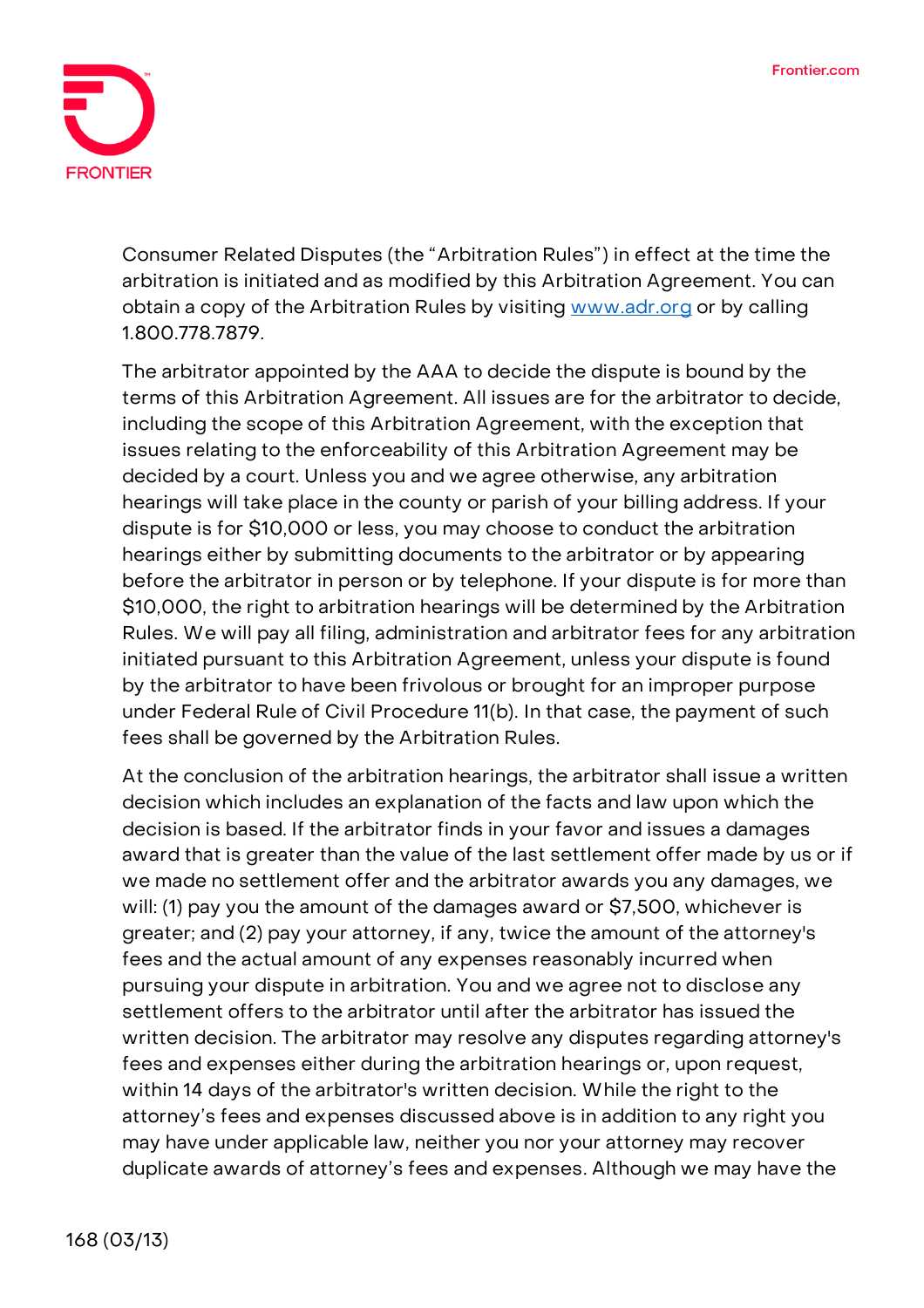

right under applicable law to recover attorney's fees and expenses from you if we prevail in the arbitration, we hereby waive the right to do so.

To the extent either declaratory or injunctive relief is sought in the arbitration, such relief can be awarded only to the extent necessary to provide the relief warranted by a party's individual claim. **YOU AND WE AGREE THAT EACH MAY BRING CLAIMS AGAINST THE OTHER ONLY IN AN INDIVIDUAL CAPACITY AND NOT AS A PLAINTIFF OR CLASS MEMBER IN ANY PURPORTED CLASS OR REPRESENTATIVE PROCEEDING.** Unless you and we agree otherwise, the arbitrator may not consolidate the dispute of another person with your or our dispute and may not preside over any form of a representative or class proceeding. If this specific provision of this Arbitration Agreement is found to be unenforceable, then the entirety of this Arbitration Agreement shall be null and void.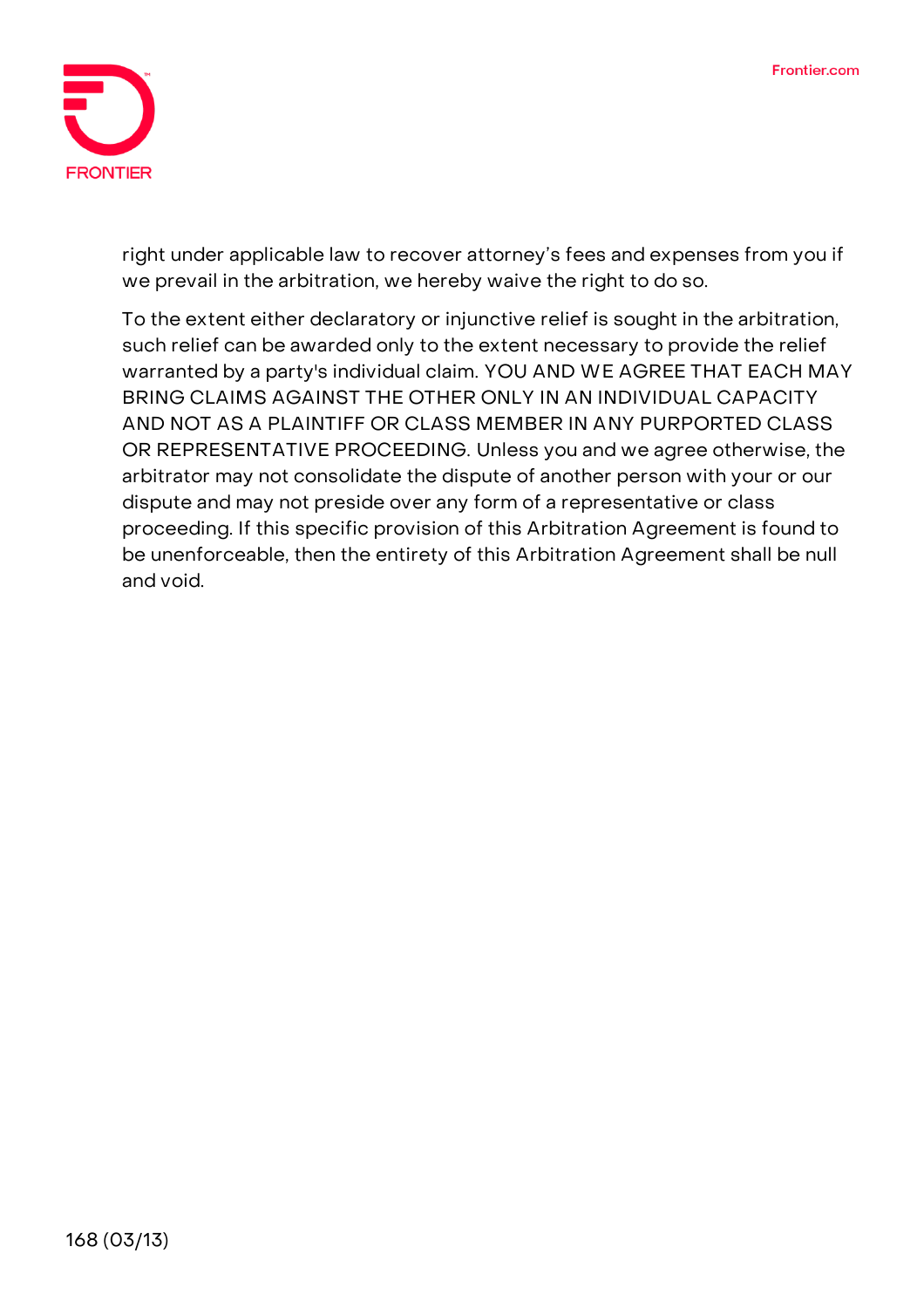

**If You Reside in One of the Following States, These Provisions Apply to You:**

## **State Variations**

The following state variations shall control if inconsistent with any other terms and conditions:

**Alabama Residents:** You may cancel this Plan within twenty (20) days of the receipt of this Plan. If no claim has been made under the Plan, the Plan is void and we shall refund to you the full purchase price of the Plan including any premium paid for the applicable insurance policy. Any refund due to you will be credited to any outstanding balance of your account, and the excess, if any, shall be refunded to you. A ten (10) percent penalty per month shall be added to a refund that is not paid or credited within forty-five (45) days after you cancel the Plan. If you cancel this Plan after twenty (20) days of receipt of this Plan, we shall refund to you the unearned portion of the full purchase price of the Plan including the unearned portion of any premium paid for any applicable insurance policy. Any refund due to you will be credited to any outstanding balance of your account, and the excess, if any shall be refunded to you.

**Arizona Residents:** If your written notice of cancellation is received prior to the expiration date, the Administrator shall refund the remaining pro-rata price, regardless of prior services rendered under the Plan. The pre-existing condition exclusion does not apply to conditions occurring prior to the sale of the consumer product by the Obligor, its assignees, subcontractors and/or representatives.

**California Residents:** For all products other than home appliances and home electronic products, the Cancellation provision is amended as follows: If the Plan is cancelled: (a) within sixty (60) days of the receipt of this Plan, you shall receive a full refund of the price paid for the Plan provided no service has been performed, or (b) after sixty (60) days, you will receive a pro rata refund, less the cost of any service received.

**Connecticut Residents:** The expiration date of this Plan shall automatically be extended by the duration that the product is in our custody while being repaired. In the event of a dispute with the Administrator, you may contact The State of Connecticut, Insurance Department, PO Box 816, Hartford, CT 06142-0816, Attn: Consumer Affairs. The written complaint must contain a description of the dispute, the purchase price of the product, the cost of repair of the product and a copy of the Plan.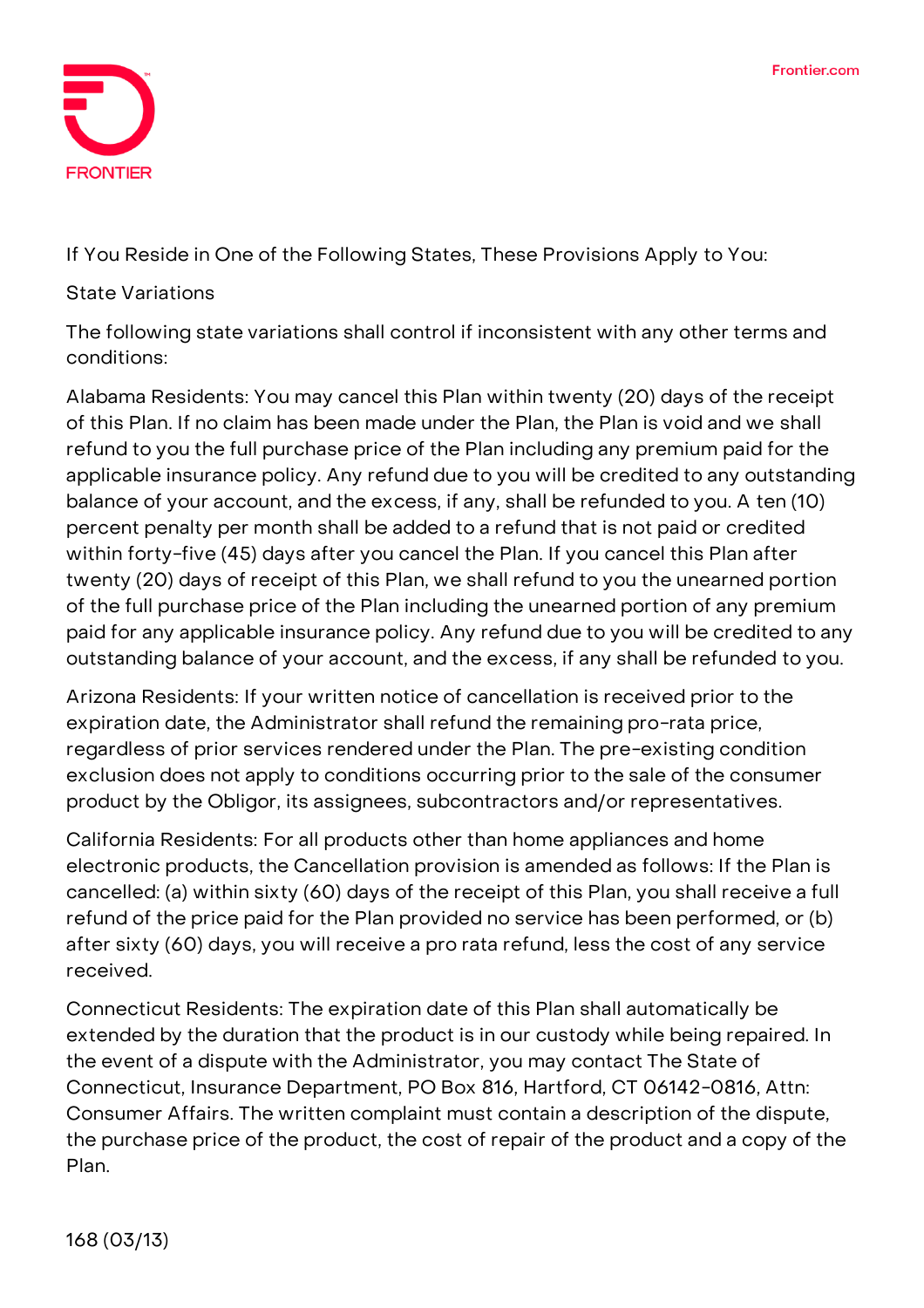

**Florida Residents:** The Plan shall be cancelled by us for fraud or material misrepresentation, including but not limited to commercial or rental use. Unauthorized repair or replacement of covered equipment shall result in the cancellation of the Plan by us. In the event of cancellation by us, written notice of cancellation shall be mailed to you not less than sixty (60) days before cancellation is effective. This Plan can be cancelled by you at any time for any reason by emailing, mailing or delivering to us notice of cancellation. If the Plan is cancelled: (a) within thirty (30) days of the receipt of the Plan, you shall receive a full refund of the price paid for the Plan provided no service has been performed, or (b) after thirty (30) days, you will receive a refund based on 100% of unearned pro rata premium less any claims that have been paid or less the cost of repairs made by us. If we cancel the Plan, the return premium is based upon 100% of the unearned pro rata premium. In Florida, the Sales Rep ID is: E058336.

**Georgia Residents:** This Plan shall be non-cancelable by us except for fraud, material misrepresentation, or failure to pay consideration due therefore. The cancellation shall be in writing and shall conform to the requirements of Code 33-24-44. You may cancel at any time upon demand and surrender of the Plan and we shall refund the excess of the consideration paid for the Plan above the customary short rate for the expired term of the Plan. This Plan excludes coverage for incidental and consequential damages and pre-existing conditions only to the extent such damages or conditions are known to you or reasonably should have been known to you. As stated in the Arbitration Agreement of this Plan, either party may bring an individual action in small claims court. The Arbitration Agreement Addendum does not preclude You from bringing issues to the attention of federal, state, or local agencies or entities of Your dispute. Such agencies or entities may be able to seek relief on Your behalf. You and We agree to waive the right to a trial by jury and to participate in class arbitrations and class actions. Nothing contained in the arbitration provision shall affect your right to file a direct claim under the terms of this Plan against Liberty Insurance Underwriters Inc. pursuant to O.C.G.A. 33-7-6.

**Illinois Residents:** You may cancel this Plan for any reason at any time. If you cancel within thirty (30) days of Plan purchase, and we have not paid a claim, you will receive a full refund, less a cancellation fee of \$50.00 or 10% of the Plan price. If you cancel after thirty (30) days or any time after we pay a claim, you will receive a pro-rata refund of the Plan price based on the days remaining, less any claims that have been paid, less a cancellation fee of \$50.00 or 10% of the Plan price.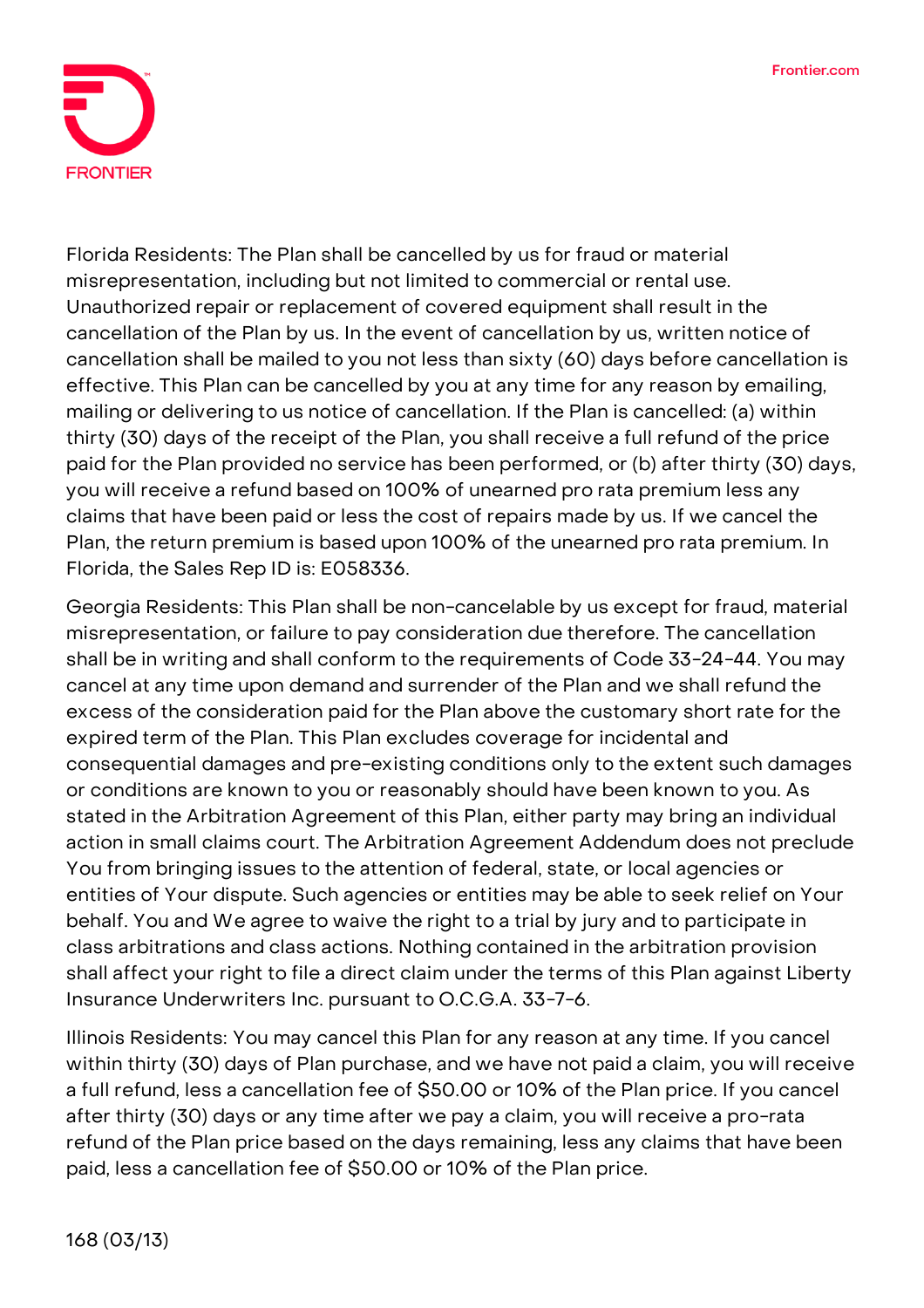

**Maine Residents:** You may cancel this Plan within twenty (20) days of the receipt of this Plan if sent by mail or within ten (10) days if delivered at the point of sale. If no claim has been made under the Plan, the Plan is void and we shall refund to you the full purchase price of the Plan including any premium paid for the applicable insurance policy. Any refund due to you will be credited to any outstanding balance of your account, and the excess, if any, shall be refunded to you. A ten (10) percent penalty per month shall be added to a refund that is not paid or credited within fortyfive (45) days after you cancel the Plan. If you cancel this Plan after twenty (20) days of receipt of this Plan if sent by mail or within ten (10) days if delivered at the point of sale, we shall refund to you the unearned pro rata premium, less any claims paid. An administrative fee not to exceed ten (10) percent of the premium fee by you may be charged by us. Any refund due to you will be credited to any outstanding balance of your account, and the excess, if any shall be refunded to you. In the event of cancellation by us, written notice to you will be provided at least 15 days prior to the cancellation and will contain the effective date of the cancellation and the reason for cancellation. If a Plan is cancelled by us, you will be refunded 100% of the unearned pro rata provider fee, less any claims paid. An administrative fee not to exceed 10% of the provider fee paid by you may be charged by us.

**Nevada Residents:** You are entitled to a "Free Look" period for this Plan. If you decide to cancel this Plan within thirty (30) days of purchase, you are entitled to a one hundred percent (100%) refund of any fees paid. If you cancel this Plan after thirty (30) days from purchase, or if we cancel this Plan at any time, you will receive a pro rata refund based on the days remaining, less a cancellation fee of twenty-five dollars (\$25.00) or ten percent (10%) of the Plan fee, whichever is less. If we fail to pay the cancellation refund within 45 days of your written request we will pay you a penalty of ten percent (10%) of the purchase price for each thirty (30) day period or portion thereof that the refund and any accrued penalties remain unpaid. If this Plan is canceled by Us, no cancellation may become effective until at least 15 days after the notice of cancellation is mailed to you. We can cancel this Plan due to unauthorized repairs which result in a material change in the nature or extent of the risk, occurring after the first effective date of the current Plan, which causes the risk of loss to be substantially and materially increased beyond that contemplated at the time the Plan was issued or last renewed. If we cancel this Plan no cancellation fee will be imposed and no deduction for claims paid will be applied. If your covered failure results in a loss of heating, cooling, or electrical power to your air conditioner or refrigerator/freezer, repairs on your covered product will commence within 24 hours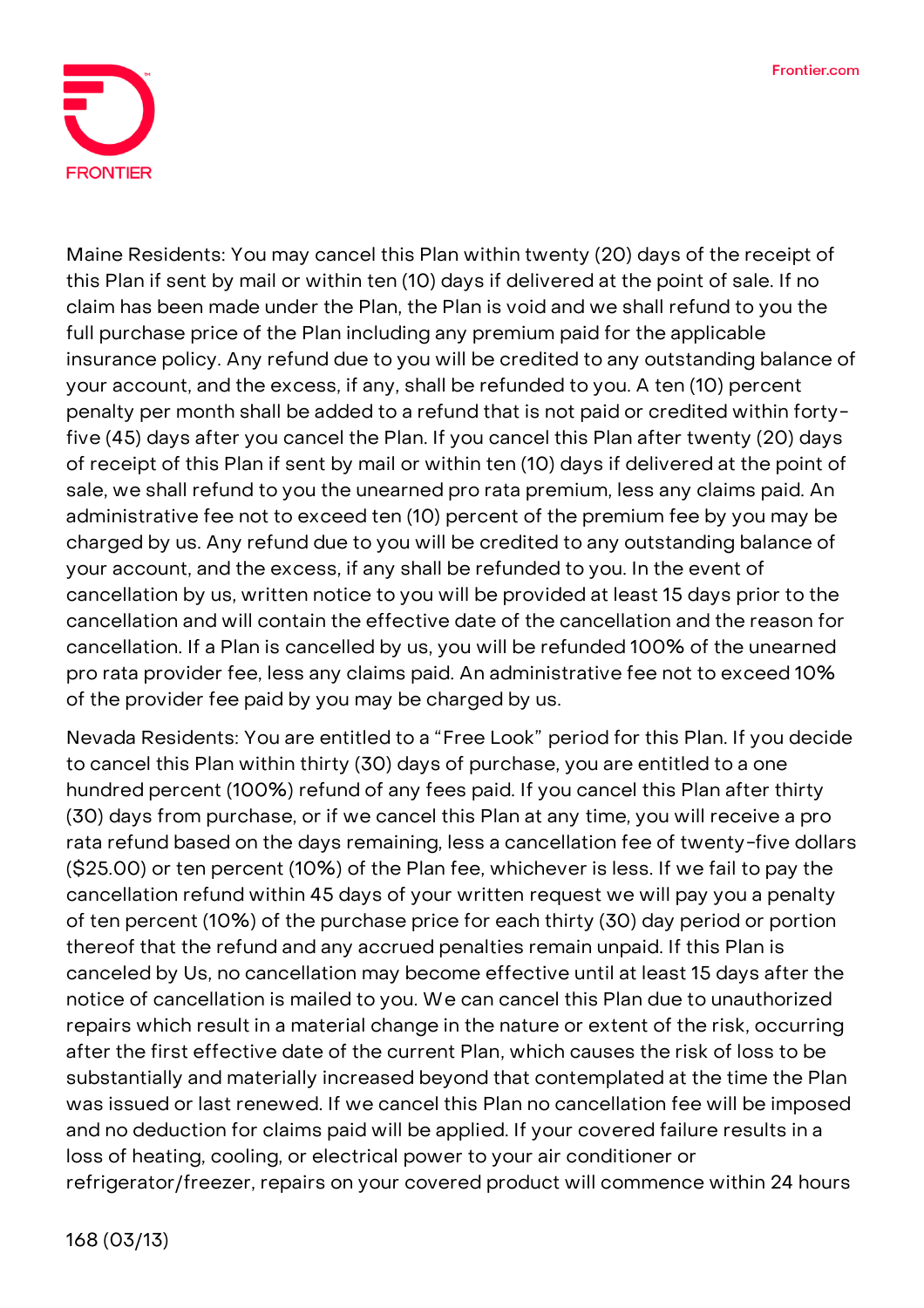

after you report your claim. If these repairs cannot be completed within three (3) calendar days, we will send you a report indicating the status of these repairs. Your monthly bill forms part of this Plan. The third (3rd) sentence of the Payment section is replaced with the following: Non-payment by you may result in cancellation of the Plan. The last sentence of the Force Majeure section is replaced with the following: In the event of a Force Majeure, We will not cancel this Plan. However, we have no responsibility to provide coverage for specific delays or failures arising from a Force Majeure. In the event of a Force Majeure, this Plan will continue to provide any applicable coverage that is not related to the Force Majeure, unless such coverage is otherwise excluded under the provisions of this Plan.

**New Mexico Residents:** If this Plan has been in force for a period of seventy (70) days, we may not cancel before the expiration of the Plan term or one (1) year, whichever occurs first, unless: (1) you fail to pay any amount due; (2) you are convicted of a crime which results in an increase in the service required under the Plan; (3) you engage in fraud or material misrepresentation in obtaining this Plan; (4) you commit any act, omission, or violation of any terms of this Plan after the effective date of this Plan which substantially and materially increase the service required under this Plan; or (5) any material change in the nature or extent of the required service or repair occurs after the effective date of this Plan and causes the required service or repair to be substantially and materially increased beyond that contemplated at the time you purchased this Plan.

**North Carolina Residents:** The purchase of this Plan is not required either to purchase or to obtain financing for a home appliance.

**Oklahoma Residents:** The "Cancellation" section is deleted and replaced by the following: you may cancel this Plan at any time by surrendering it or providing written notice to the retailer at the address where you purchased this Plan. You may also cancel this Plan by surrendering it or providing written notice to NEW at the address listed below. You may cancel this Plan for any reason. In the event you cancel this Plan within 30 days of receipt of the Plan, you shall receive a full refund of any payments made by you under this Plan. In the event you cancel this Plan after 30 days of receipt of this Plan, you shall receive a refund based upon 100% of the unearned pro-rata premium less an administrative fee not to exceed 10% of the unearned prorata premium or \$25, whichever is less, and less the cost of claims paid. We or NEW may not cancel this Plan except for fraud, material misrepresentation or non-payment by you; or if required to do so by any regulatory authorization. If we or NEW cancel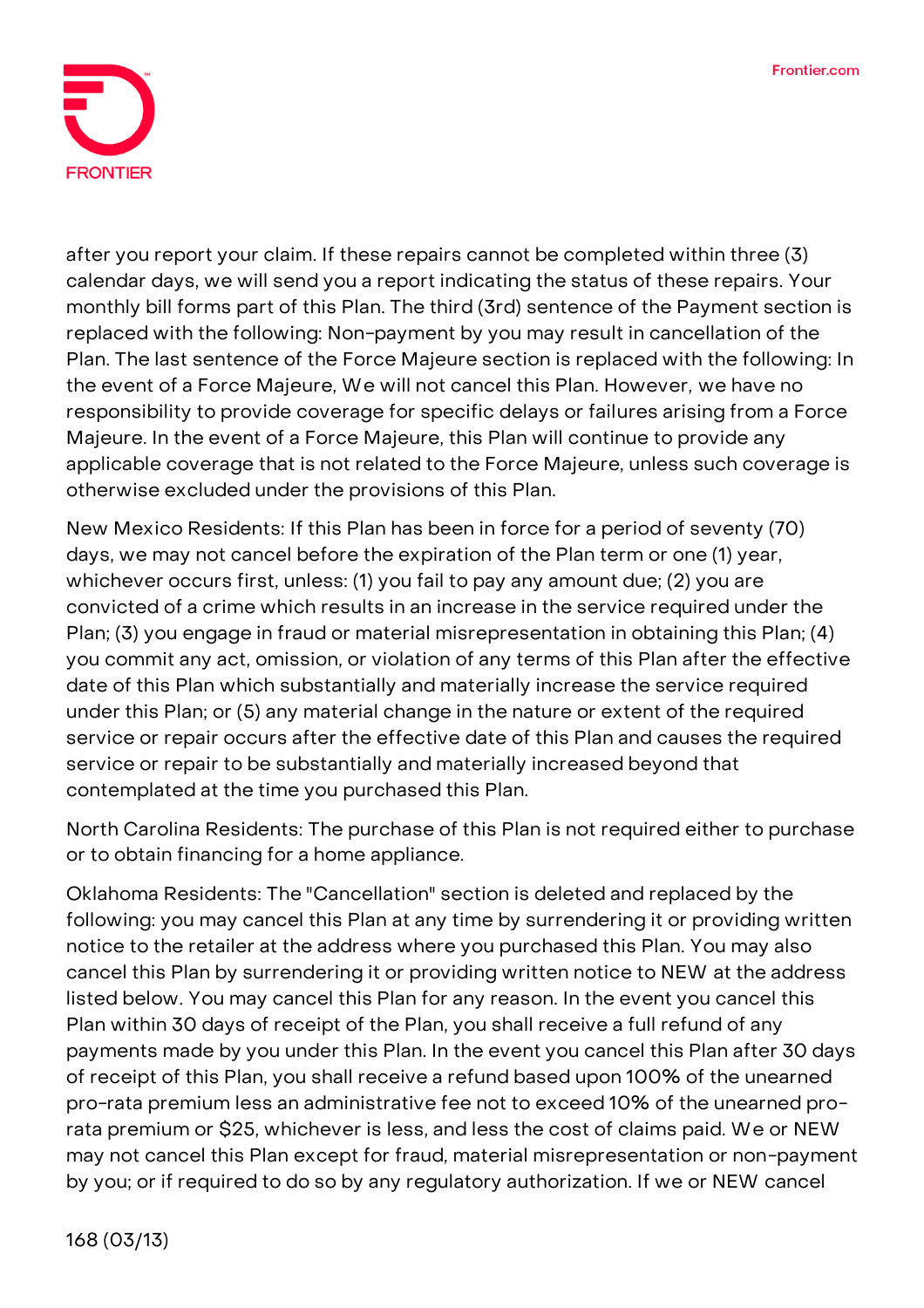

this Plan, you shall receive a refund of 100% of the unearned pro-rata premium. We or NEW may not cancel this Plan without providing you with written notice at least thirty days prior to the effective date of cancellation. Such notice shall include the effective date of cancellation and the reason for cancellation. The following sentence is added to this Plan: Coverage afforded under this Plan is not guaranteed by the Oklahoma Insurance Guaranty Association. Oklahoma service warranty statutes do not apply to commercial use references in this Plan.

**Oregon Residents:** The Arbitration Agreement provision of this Plan is amended to include the following: Any award rendered in accordance with this Arbitration Agreement shall be a nonbinding award against you, provided that within forty-five (45) days of the arbitrator's award you file a legal proceeding in the appropriate federal, state or local court based on the same issue(s) and facts raised by you in the arbitration proceeding. Under no circumstances shall a legal proceeding be filed in a federal, state or local court until such time as both you and we first address our disagreement in an arbitration proceeding and obtain an arbitration award pursuant to this Arbitration Agreement. Any arbitration occurring under this Arbitration Agreement shall be administered in accordance with the Arbitration Rules unless any procedural requirement of the Arbitration Rules is inconsistent with the Oregon Uniform Arbitration Act in which case the Oregon Uniform Arbitration Act shall control as to such procedural

**South Carolina Residents:** To prevent any further damage, please refer to the owner's manual. In the event the service Plan provider does not provide covered service within sixty (60) days of proof of loss by the Plan holder, the Plan holder is entitled to apply directly to the Insurance Company. A ten percent (10%) penalty per month shall be added to a refund that is not paid or credited within forty-five (45) days after return of the Plan to us. If the Insurance Company does not resolve such matters within sixty (60) days of proof of loss, they may contact the SC Department of Insurance, P.O. Box 100105, Columbia, SC 29202-3105, 1.800.768.3467.

**Texas Residents:** If you purchased this Plan in Texas, unresolved complaints concerning a provider or questions concerning the registration of a service Plan provider may be addressed to the Texas Department of Licensing and Regulation, P.O. Box 12157, Austin, Texas 78711, telephone number 1.512.463.6599 or 1.800.803.9202. You may apply for reimbursement directly to the insurer if a refund or credit is not paid before the forty-sixth (46th) day after the date on which the Plan is returned to the provider. Texas license number: 116.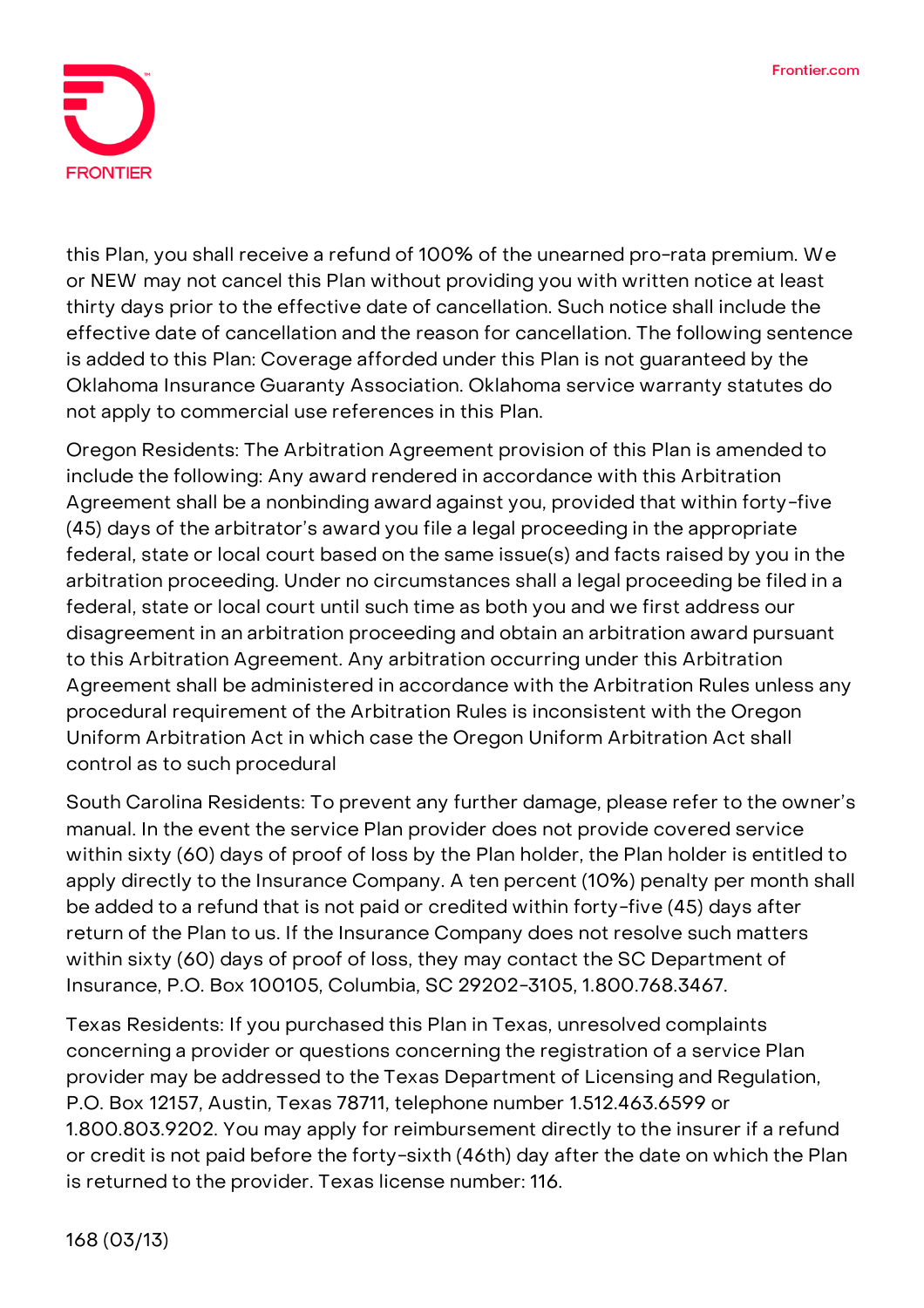

**Utah Residents:** NOTICE. This plan is subject to limited regulation by the Utah Insurance Department. To file a complaint, contact the Utah Insurance Department. Coverage afforded under this Plan is not guaranteed by the Utah Property and Casualty Guarantee Association. This Plan may be cancelled due to unauthorized repair which results in a material change in the nature or extent of the risk, occurring after the first effective date of the current policy, which causes the risk of loss to be substantially and materially increased beyond that contemplated at the time the policy was issued or last renewed. Failure to notify within the prescribed time will not invalidate the claim if you can show that notification was not reasonably possible. If we cancel this Plan due to fraud or material misrepresentation, you will be notified thirty (30) days prior to cancellation. If we cancel this Plan due to nonpayment, you will be notified ten (10) days prior to Plan cancellation.

**Washington Residents:** You may apply directly to the insurance company.

**Wisconsin Residents: THIS CONTRACT IS SUBJECT TO LIMITED REGULATION BY THE OFFICE OF THE COMMISSIONER OF INSURANCE OF THE STATE OF WISCONSIN.** The "Cancellation" section is deleted and replaced by the following: you may cancel this Plan at any time by surrendering it or providing written notice to the retailer at the address where you purchased this Plan. You may also cancel this Plan by surrendering it or providing written notice to NEW at the address listed below. You may cancel this Plan for any reason. In the event you cancel this Plan within thirty (30) days of receipt of the Plan, you shall receive a full refund of any payments made by you under this Plan. In the event you cancel this Plan after thirty (30) days of receipt of this Plan, you shall receive a refund based upon 100% of the unearned prorata premium less an administrative fee not to exceed 10% of the unearned pro-rata premium or \$25, whichever is less, and less the cost of claims paid. We or NEW may only cancel this Plan before the end of the agreed Plan term on the grounds of nonpayment of the Plan fee, material misrepresentation by you to us, or a substantial breach of duties by you relating to the product or its use. If we or NEW cancel this Plan for any reason other than nonpayment of the Plan fee, you shall receive a refund of 100% of the unearned pro-rata premium, less any claims paid. We or NEW may not cancel this Plan without providing you with written notice at least five (5) days prior to the effective date of cancellation. Such notice shall include the effective date of cancellation and the reason for cancellation. A ten (10) percent penalty per month shall be added to a refund that is not paid or credited within forty-five (45) days after you cancel this Plan, The "Insurance" section of this Plan is amended as follows: If we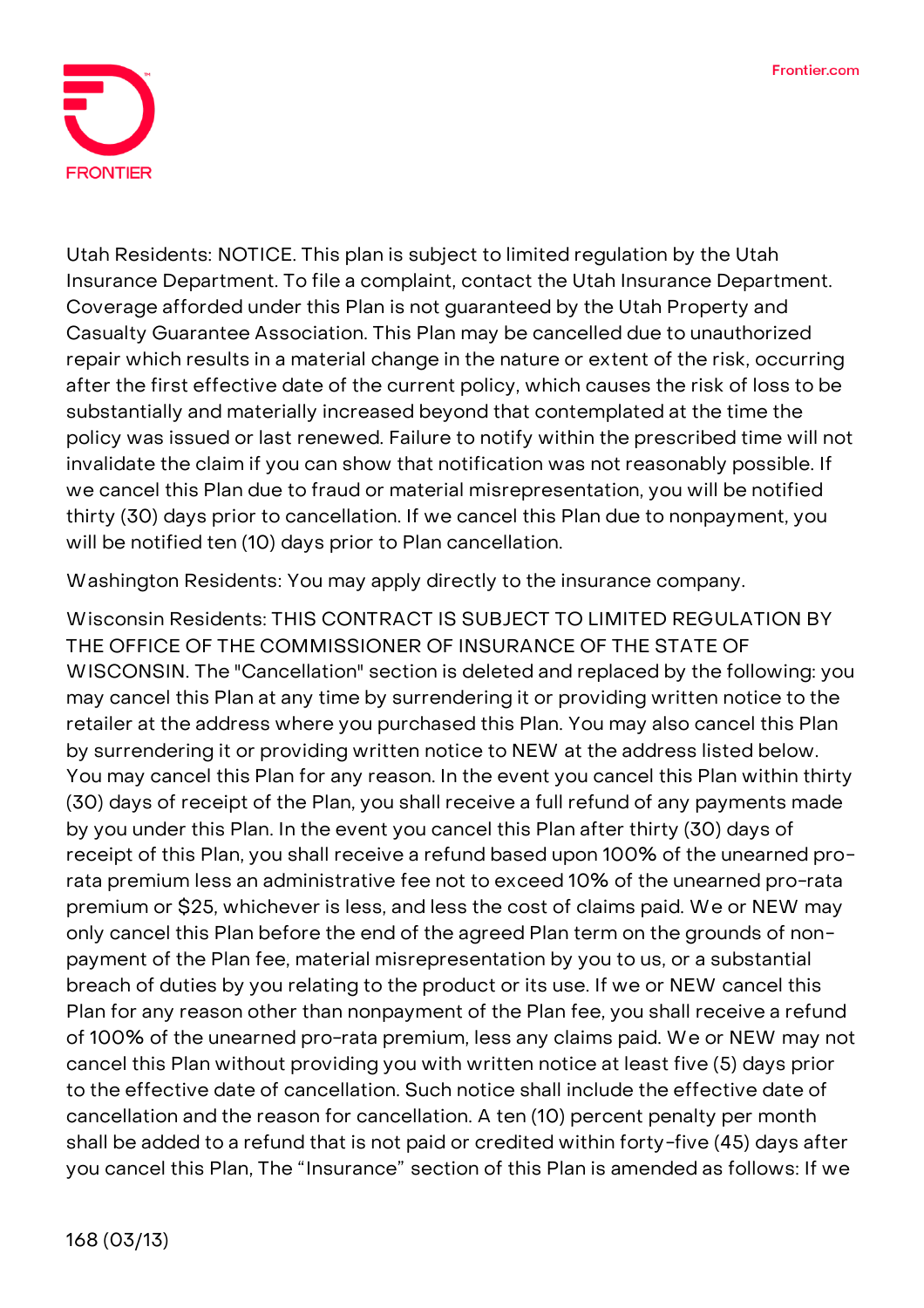

do not provide, or reimburse or pay for, a service that is covered under this Plan within 60 days after you provide proof of loss, or if we become insolvent or otherwise financially impaired, you may file a claim directly with Liberty Insurance Underwriters, Inc. for reimbursement, payment, or provision of the service.

**Wyoming Residents:** This Plan will be considered void and we will refund you the full purchase price of the Plan or credit your account if you have not made a claim under this Plan and you have returned the Plan to us a) within 20 days after the date we have mailed the Plan to you, b) within 10 days after you have received the Plan if the Plan was furnished to you at the time the Plan was purchased, or c) within a longer time period if specified in the Plan. A ten percent (10%) penalty per month shall be added to a refund that is not paid or credited within forty-five (45) days after return of the Plan to us. The right to void the Plan provided in this subsection applies only to the original Plan purchaser and is not transferable. If we cancel this Plan for reasons other than nonpayment, a material misrepresentation made by you to us or because of a substantial breach of duties by you relating to the product or its use, we will mail a written notice to you at least ten (10) days prior to cancellation. The notice of cancellation shall state the effective date of cancellation and the reason for cancellation. In the event covered service is not provided by us within sixty (60) days of proof of loss by you, you are entitled to apply directly to the reimbursement insurance company. The Arbitration Agreement provision in this Plan is replaced with the following: "If there are disputes between You and Us that are not resolved by negotiations, You and We may in a separate written agreement voluntarily consent to arbitration. Any arbitration proceedings shall be conducted within the state of Wyoming." For the purpose of this Arbitration Agreement, references to "We", "Us" and "Our" include the Plan Obligor and Administrator, as defined above, and their respective parents, subsidiaries, affiliates, service contract insurers, agents, employees, successors and assigns; and (2) Frontier Communications, Inc.